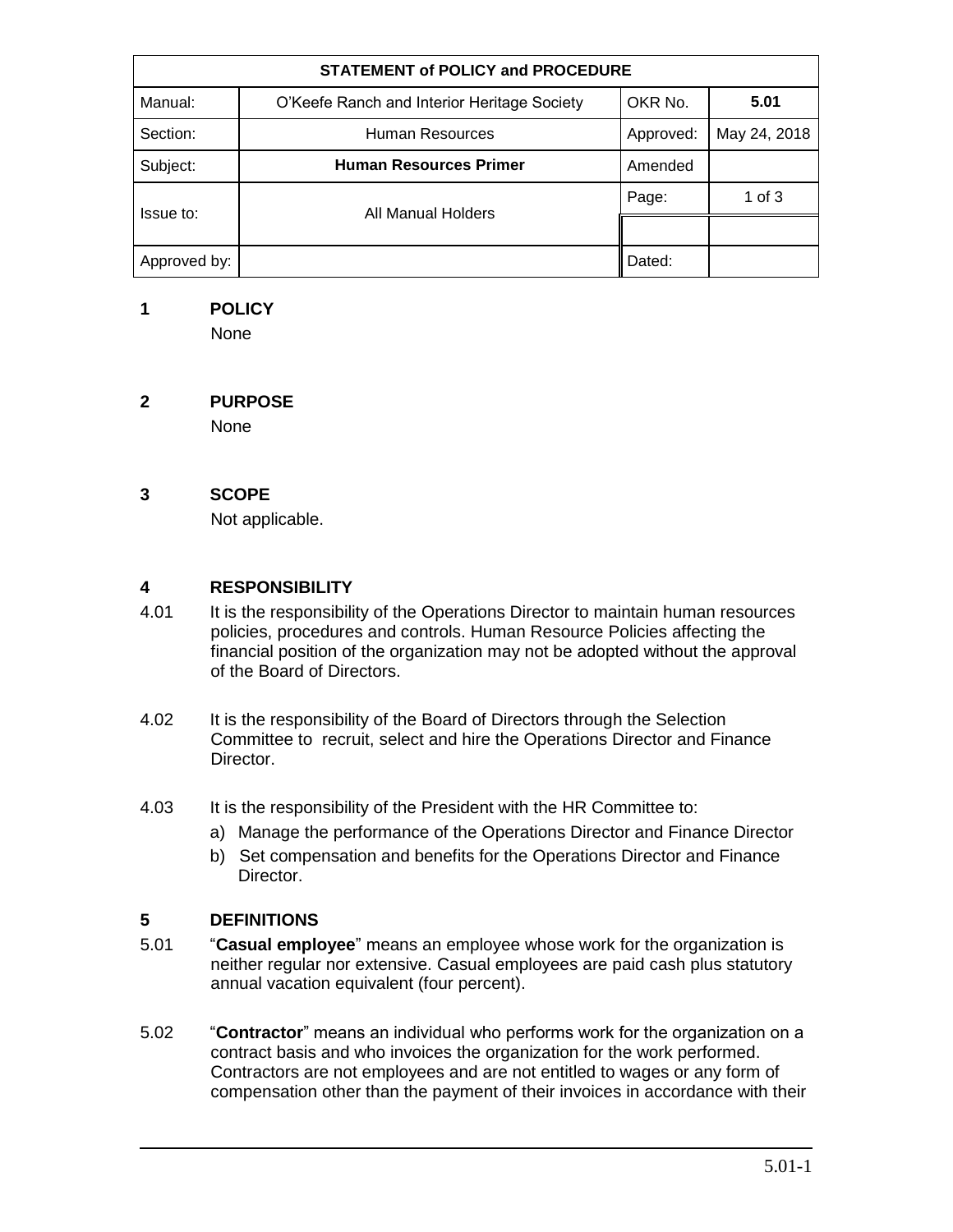| <b>STATEMENT of POLICY and PROCEDURE</b> |                                             |           |              |  |  |
|------------------------------------------|---------------------------------------------|-----------|--------------|--|--|
| Manual:                                  | O'Keefe Ranch and Interior Heritage Society | OKR No.   | 5.01         |  |  |
| Section:                                 | Human Resources                             | Approved  | May 24, 2018 |  |  |
| Subject:                                 | <b>Human Resources Primer</b>               | Amended:  |              |  |  |
| Issue to:                                | All Manual Holders                          | Page:     | $2$ of $3$   |  |  |
|                                          |                                             | Replaces: |              |  |  |
| Issued by:                               |                                             | Dated:    |              |  |  |

contract.

- 5.03 "**Compensation**" means all forms of compensation an employee receives in exchange for their labour including wages and salaries, benefits, perquisites and RRSP or pension if any.
- 5.04 "**Job description**" means a description of the responsibilities and content of a particular job.
- 5.05 "**Job evaluation**" means an assessment of a particular job with respect to its comparability to other jobs or its value.
- 5.06 "**Regular employee**" means an employee who works regularly-scheduled hours, is on the payroll of the organization and receives benefits from the organization.
- 5.07 "**Succession planning**" means plans and activities put into place to ensure that potential successors are identified and prepared for replacing individuals in key positions in the organization.
- 5.08 "**Temporary employee**" means an employee who works regularly-scheduled hours, is on the payroll of the organization, and whose beginning and end date is defined. Temporary employees are not eligible to receive benefits.
- 5.09 "**Working conditions**" means hours of work, vacation entitlements and scheduling, company holidays, overtime eligibility and treatment, scheduling of hours, leaves of absence, flexible work week and lieu time.

#### **6 REFERENCES and RELATED STATEMENTS of POLICY and PROCEDURE**

*Provincial Employment Standards Act Provincial Human Rights Code Provincial Pay Equity Act Provincial Occupational Health and Safety Act Provincial Workplace Safety and Insurance Act*